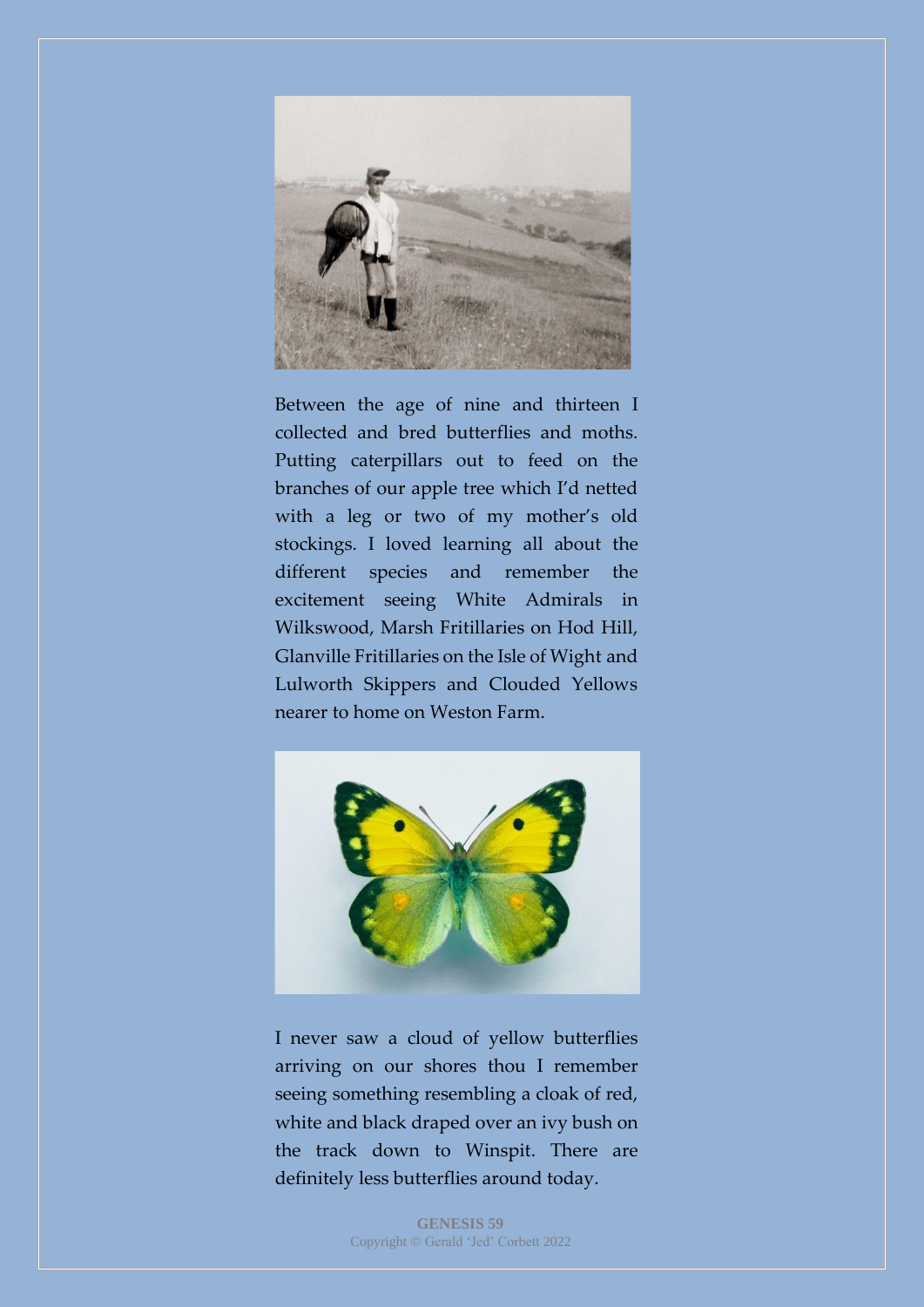Two school friends shared the same hobby. Simon Saville currently a Trustee of **Butterfly Conservation** and Bernard Tatchell who was interested in hawk-moths.

In my very first photo album I have a record of a special day out in 1970 with the Savilles visiting Worldwide Butterfly Day at Compton House near Sherborne, opened by the naturalist Sir Peter Scott.

If James Petiver was the first butterfly collector then I reckon we must have been among the last!

The rise of colour photography and the need for greater conservation meant there was little if any justification for collecting butterflies. I swapped my net for a camera to photograph close-ups of nature.



Scarlet waxcap *Purbeck '81*



Sand Lizard *Purbeck '77*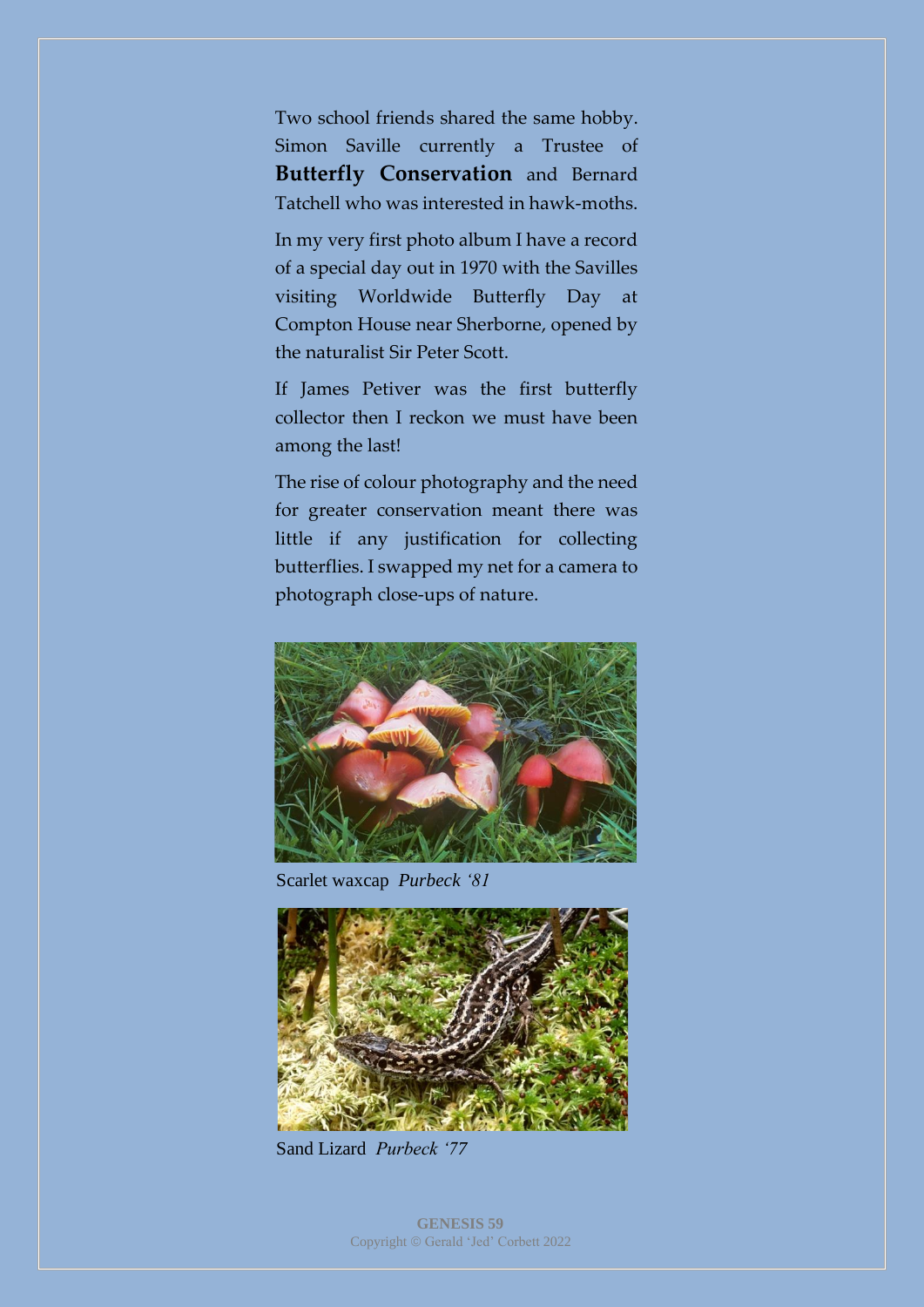

**High Brown Fritillary** *Dartmoor '79*



**Comma** *Purbeck '21*



**Marbled White** *Purbeck '21*